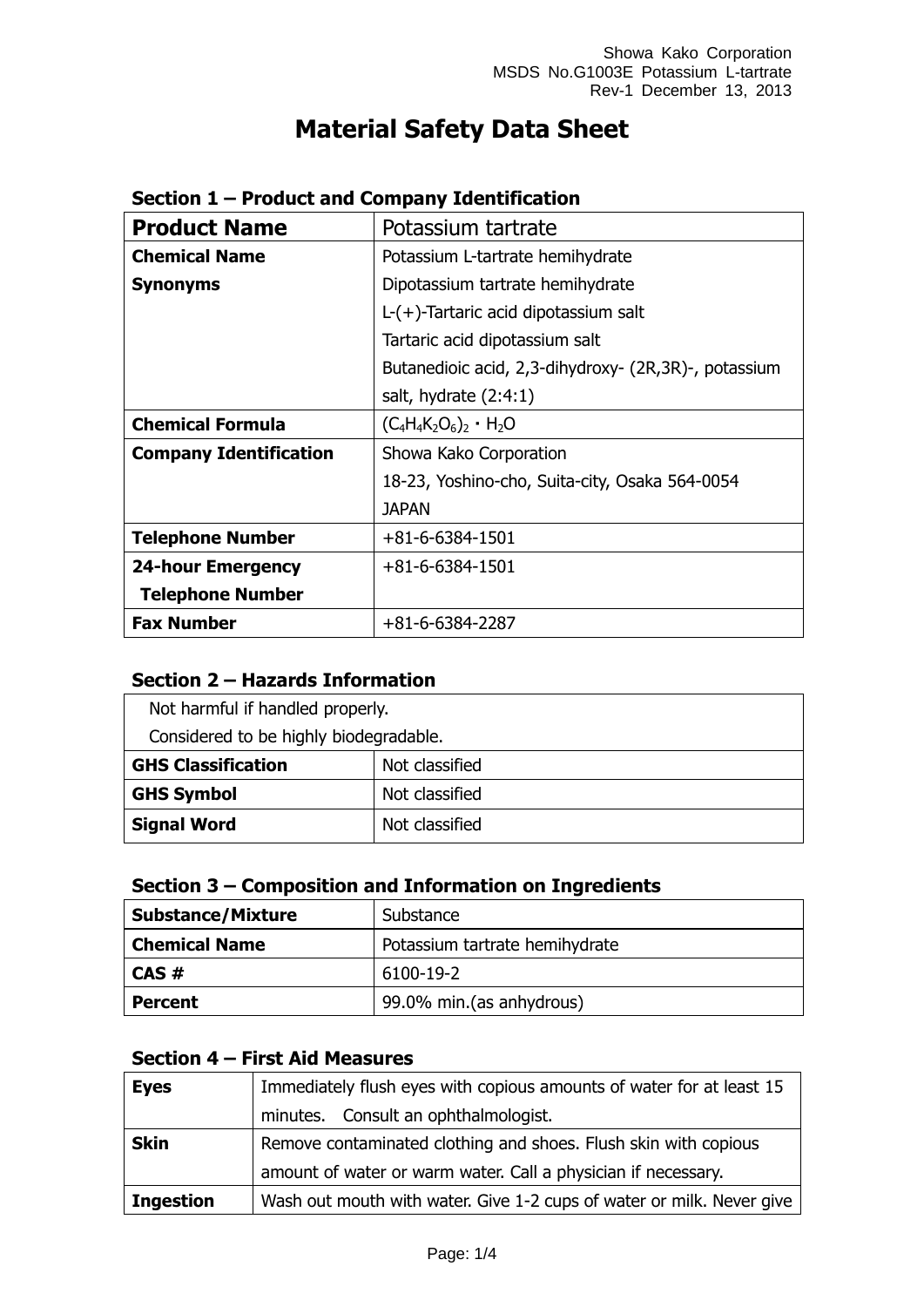Showa Kako Corporation MSDS No.G1003E Potassium L-tartrate Rev-1 December 13, 2013

|                   | anything by mouth to unconscious person. Call a physician.            |
|-------------------|-----------------------------------------------------------------------|
| <b>Inhalation</b> | Remove to fresh air. If not breathing give artificial respiration. If |
|                   | breathing is difficult, give oxygen. Call a physician if necessary.   |

### **Section 5 – Fire Fighting Measures**

| <b>Flash Point</b>               |              | No data found                                       |
|----------------------------------|--------------|-----------------------------------------------------|
| <b>Autoignition</b>              |              | No data found                                       |
| <b>Explosion Limits</b><br>Lower |              | No data found                                       |
|                                  | <b>Upper</b> | No data found                                       |
| <b>Extinguish Media</b>          |              | Water, powder, carbon dioxide, foam                 |
| <b>Firefighting Instructions</b> |              | Avoid non-firefighting equipped personnel to enter. |
|                                  |              | Extinguish upwind from the fire wearing appropriate |
|                                  |              | protective gear.                                    |

### **Section 6 – Accidental Release Measures**

| <b>Spills/Leaks</b> | Evacuate area. Wear self-contained breathing apparatus, rubber   |
|---------------------|------------------------------------------------------------------|
|                     | boots and heavy rubber gloves. Sweep up, place in a bag and hold |
|                     | for waste disposal. Avoid raising dust. Ventilator area and wash |
|                     | spill site after material pickup is complete.                    |

### **Section 7 – Handling and Storage**

| <b>Handling</b> | Wear appropriate protective gear. Do not contact with eyes, skin   |
|-----------------|--------------------------------------------------------------------|
|                 | and on clothing. Do not inhale. Handle with care. Provide adequate |
|                 | ventilation. Wash mouth and hand after handling the material.      |
| <b>Storage</b>  | Keep container tightly closed. Avoid such conditions as direct     |
|                 | sunlight, high temperature, high humidity and high piling. Store   |
|                 | indoor at room temperature.                                        |

### **Section 8 – Exposure Controls, Personal Protection**

| <b>Engineering</b>                   | Facilities storing or utilizing the material should be equipped with |  |
|--------------------------------------|----------------------------------------------------------------------|--|
| <b>Controls</b>                      | an eye wash facilities and a safety shower. Use adequate             |  |
|                                      | ventilation to keep airborne concentrations low.                     |  |
| <b>Exposure Limits</b>               | No data found                                                        |  |
| <b>Personal Protective Equipment</b> |                                                                      |  |
| <b>Eyes</b>                          | Safety goggles                                                       |  |
| <b>Skin</b>                          | Rubber gloves                                                        |  |
| <b>Clothing</b>                      | Protective clothing and rubber boots                                 |  |
| <b>Respirators</b>                   | Anti-dust mask                                                       |  |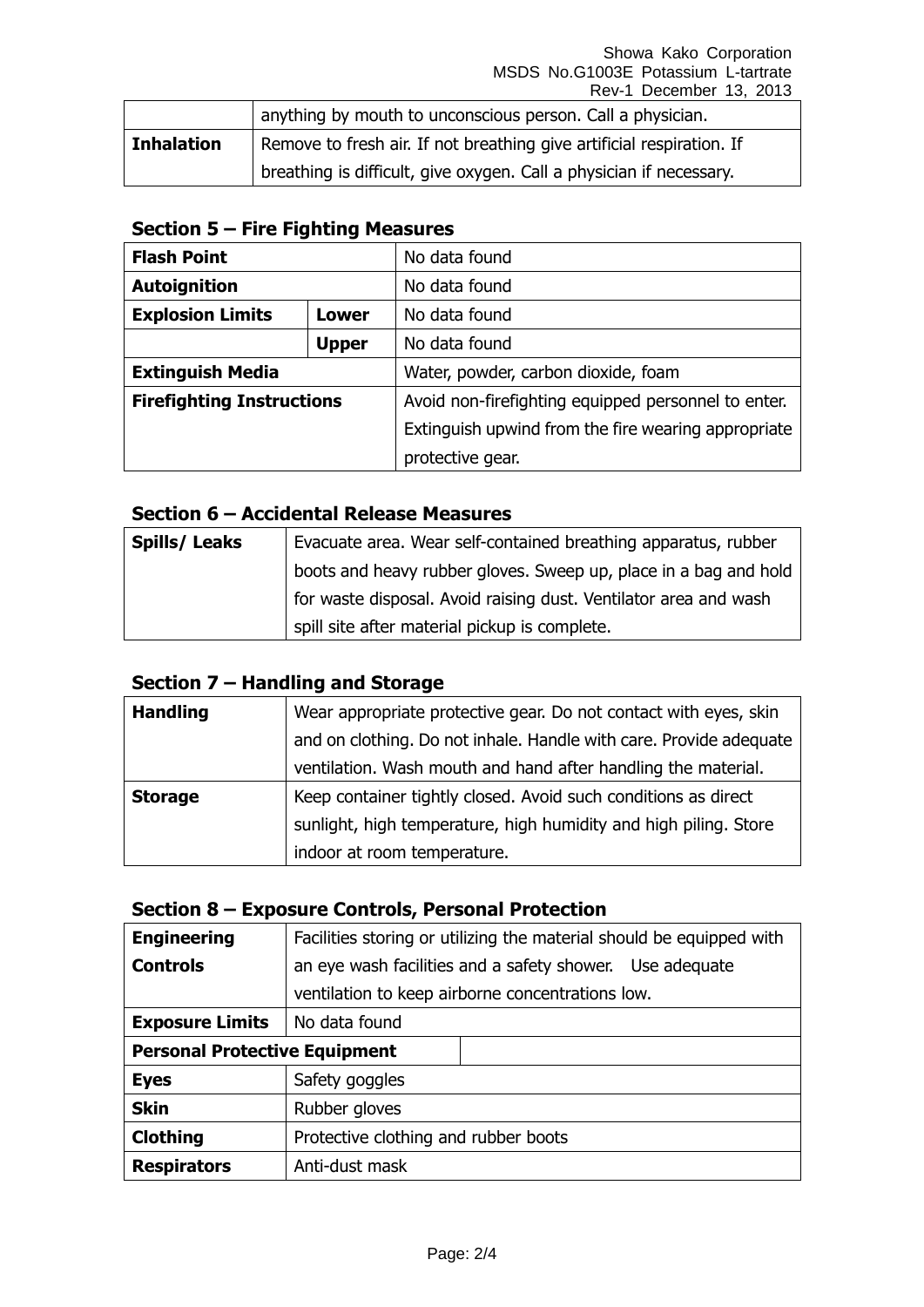#### Showa Kako Corporation MSDS No.G1003E Potassium L-tartrate Rev-1 December 13, 2013

| <b>Physical State</b>   | Crystalline powder                                                               |  |
|-------------------------|----------------------------------------------------------------------------------|--|
| <b>Appearance</b>       | White or almost white                                                            |  |
| Odor                    | <b>Odorless</b>                                                                  |  |
| <b>Boiling Point</b>    | No data found                                                                    |  |
| <b>Melting Point</b>    | > 90 °C                                                                          |  |
| <b>Flash Point</b>      | No data found                                                                    |  |
| <b>Autoignition</b>     | No data found                                                                    |  |
| <b>Explosibility</b>    | <b>None</b>                                                                      |  |
| <b>Vapor Pressure</b>   | No data found                                                                    |  |
| <b>Density</b>          | No data found                                                                    |  |
| <b>Solubility</b>       | Soluble in water 152 g/100 ml at 15 $\degree$ C, 180 g/100 ml at 50 $\degree$ C, |  |
|                         | 214 g/100 ml at 80°C,                                                            |  |
|                         | Hardly soluble in alcohol                                                        |  |
| <b>Molecular Weight</b> | 470.52                                                                           |  |

## **Section 9 – Physical and Chemical Properties**

### **Section 10 – Stability and Reactivity**

| <b>Stability</b>                             | <b>Stable</b>                           |
|----------------------------------------------|-----------------------------------------|
| <b>Conditions to avoid</b>                   | Direct sunlight, high temperature, high |
|                                              | humidity and high piling                |
| <b>Incompatibilities with Other Material</b> | <b>None</b>                             |
| <b>Hazardous Decomposition Product</b>       | <b>None</b>                             |
| <b>Hazardous Polymerization</b>              | Will not occur                          |

### **Section 11 – Toxicological information**

| <b>RTECS#</b>               | No data found                         |
|-----------------------------|---------------------------------------|
| <b>LD50/LC50</b>            | No data found                         |
| Carcinogenicity             | No data found                         |
| <b>Mutagenicity</b>         | No data found                         |
| <b>Reproductive Effects</b> | No data found                         |
| <b>Teratogenicity</b>       | No data found                         |
| <b>Immunology</b>           | No data found                         |
| <b>Irritation</b>           | May cause irritation to skin and eyes |

### **Section 12 – Ecological Information**

| <b>Ecotoxicity</b>            | No data found |
|-------------------------------|---------------|
| <b>Environmental Standard</b> | No data found |

## **Section 13 – Disposal Consideration**